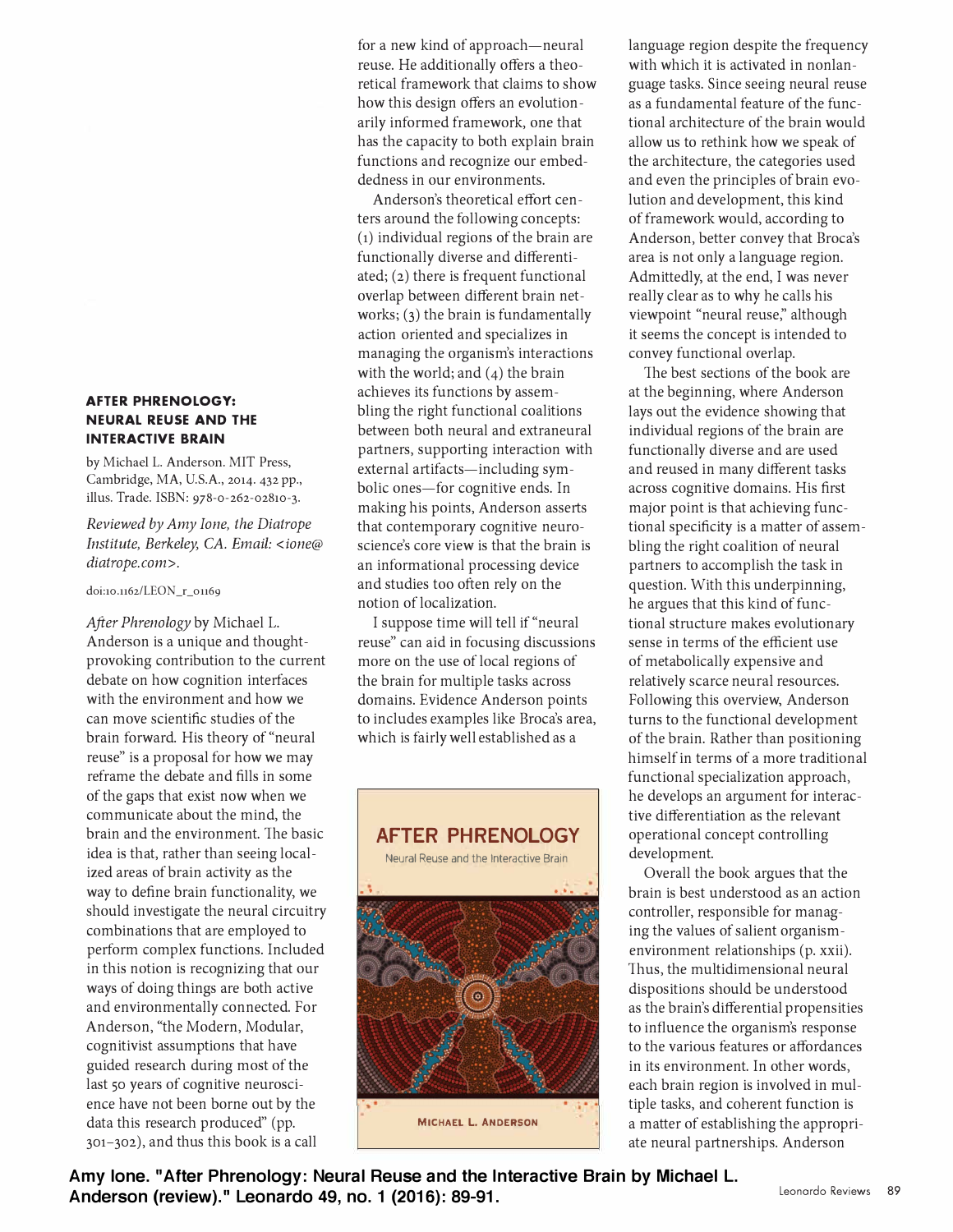is quite focused on showing how the architectural theory works on language, because he sees it as such a powerful cultural tool. In addition, one of the book's strongest sections is the appendix, where Anderson outlines 23 open questions. This appendix is excellent on its own terms, and I am personally receptive to theories that point out their own limitations.

I really wanted to conclude that this book was breakthrough material, but I'm not entirely convinced. Although *After Phrenology* brings in many contemporary scientific publications, the end product is primarily a philosophical argument that reminded this reviewer of how difficult it is to explain the brain, the mind and the fullness of our lived experience in tandem. As I read, I increasingly thought to myself that it was strange Anderson did not mention consciousness, because the tenor of the book seemed to focus on consciousness-type conundrums. He explained this omission about a hundred pages in:

When neuroscientists start brandishing the "c" word, there are two predictable reactions: increased public interest and attention and increased scientific scrutiny and  $criticism. \ldots$  Or, as one prominent neuroscientist put it to me recently, "It is such a fad. I kind of hate it" (p. 109).

Even if he doesn't express the ideas in terms of the "c" word, the philosophical underpinnings align with the symbolic/interpretive concerns of consciousness theorists. Anderson is trying to wrestle with the brain's intrinsic behavior in terms of the mind and its environment using as a point of entry "faculty psychology"admittedly a term I was only vaguely familiar with before opening this book. Whereas the extensive citations of scientific studies make it appear the ideas have a firm evidentiary foundation, his bewildering reliance on characterizing localization in faculty psychology terms places the ideas within a trajectory that dates back to Thomas Aquinas and medieval scholasticism. While it is also said that

faculty psychology influenced Franz Joseph Gall's (1758-1828) phrenology, a pre-Darwinian idea, I am not convinced that faculty psychology has similarly influenced clinical and experimental neuroscience today or historically. I'm not even convinced that faculty psychology had a broad impact on psychology in the late 19th century. Thus, I find Anderson's taxonomy for this study ill conceived, leading to the conclusion that one major problem with the book is its title. Anderson's efforts to ground the interesting ideas about neural reuse within this kind of framework seemed off the mark and took credibility away from his efforts to move the contemporary theoretical discussion forward. A second problem was that this grounding didn't seem to include an accurate grasp of the contextual vocabularies for the historical views he wants to cast aside.

The problem in the way Anderson presents the story is that he doesn't seem to know much about the experimental trajectory. He mentions the importance of Broca, who made significant contributions in setting up the localization agenda. Then, after introducing Broca's work, Anderson tells us that faculty psychology has a long history:

As is well known, functional localization in the eighteenth and nineteenth centuries was heavily influenced by faculty psychology (Reid 2002), leading to the notion that individual capacities such as parental love or verbal memory might be supported by distinct, relatively circumscribed regions of the brain (p. 3).

I've never seen faculty psychology mentioned in any of the books I've read on the history of the neurosciences, nor do I recall reading about Thomas Reid, so I was baffled.

I now know that Reid (1710-1796), a Scottish philosopher and a critic of Hume, wrote his book *Essays on the Intellectual Powers of Man,* the book Anderson cites, in 1785, before Broca was born. It is also known, as mentioned above, that faculty psychology was connected with

scholasticism and other medieval philosophies and influenced Gall's ideas. The larger point in terms of *After Phrenology* is that my understanding of the contextual information that led to localization theories differs from the way Anderson frames the history. I know of Gall's localization ideas, while thinking of localization investigations, in terms of 19th-century researchers like John Hughlings Jackson (cerebral dominance), Eduard Hitzig and Gustav Fritsch (the motor cortex), David Ferrier (stimulation and lesion studies) and others who made compelling contributions to the localized areas of the brain story after Gall's case for localization was cast aside. There were also people like Jean Pierre Fourens (1794-1867), who opposed localization yet is often given credit for experiments that showed divisions and functions in areas of the brain. Since Anderson seems to place all the localization work (as well as imaging work today) under the phrenology umbrella-even as he points out that people were skeptical of phrenology-I was left with the question, How exactly does he think we got from there to here?

Anderson links it with the neuron doctrine, the concept that the nervous system is made up of discrete individual cells, a discovery that is generally aligned with the neuroanatomical work of Santiago Ramón y Cajal, although the name itself was coined in 1891 by Heinrich Wilhelm Gottfried Waldeyer-Hartz (1836-1921). I am inclined to think that whether or not Ramón y Cajal supported functionalism, it is not a good supporting frame for Anderson's neural reuse theory, since Ramón y Cajal was a neuroanatomist and structuralist and his neuroanatomical studies were based on what the evidence showed him. Indeed, positioning Ramón y Cajal is quite complicated. In 1906, when Camillo Golgi and Ramón y Cajal shared the Nobel Prize in Physiology or Medicine "in recognition of their work on the structure of the nervous system;' Golgi so strongly criticized the idea that each neuron is an independent cell that does not "anastomose" with surrounding cells